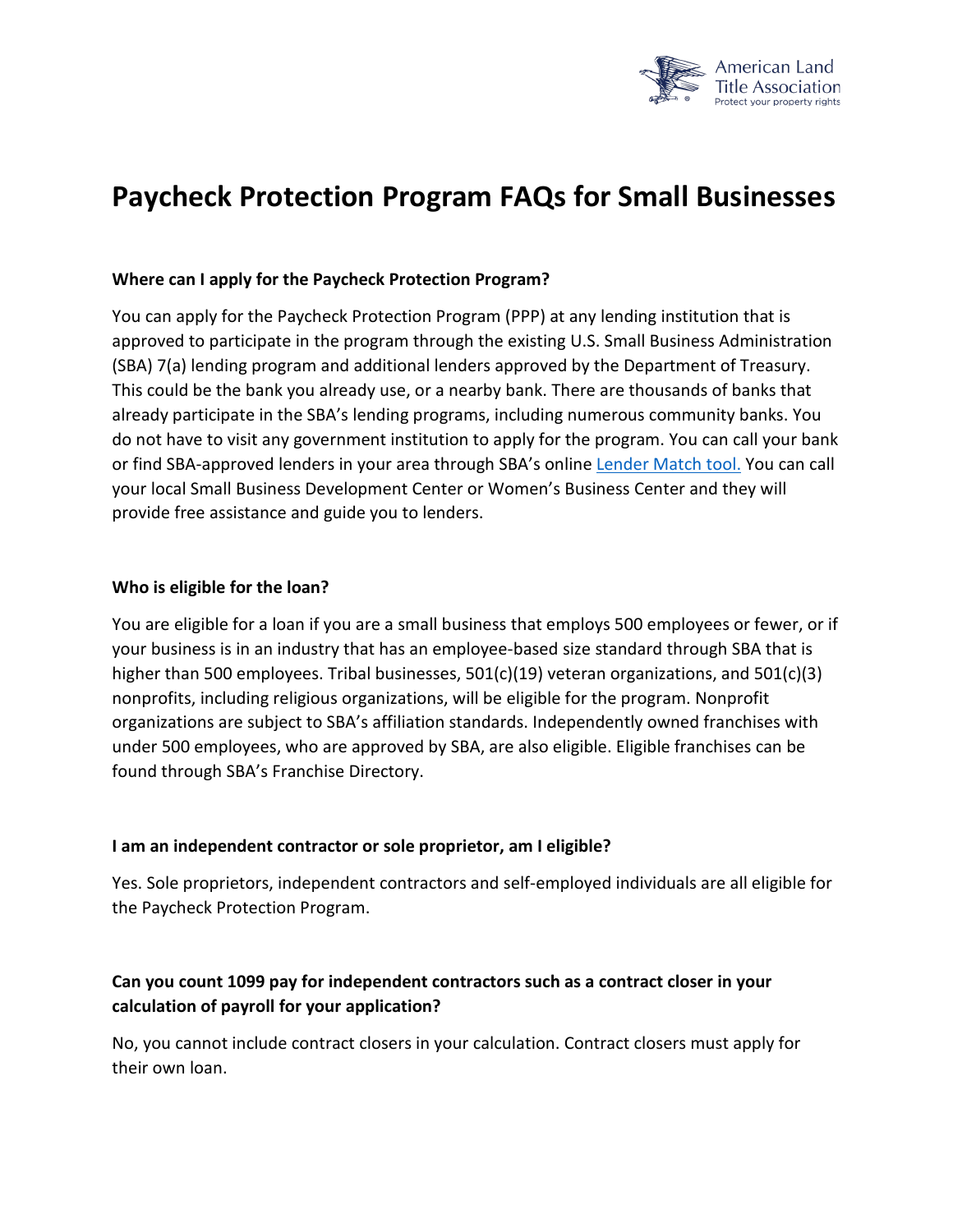

#### **What is the maximum amount I can borrow?**

The amount any small business is eligible to borrow is 250 percent of their average monthly payroll expenses, up to a total of \$10 million. This amount is intended to cover 8 weeks of payroll expenses and any additional amounts for making payments towards debt obligations. This eight-week period may be applied to any time frame between February 15, 2020 and June 30, 2020. Seasonal business expenses will be measured using a 12-week period beginning February 15, 2019, or March 1, 2019, whichever the seasonal employer chooses.

#### **Do I need to hold my PPP loan proceeds in a separate segregated account?**

No. However, using a separate account may make it easier to document the use of the proceeds for forgivable purposes.

#### **How can I use the money such that the loan will be forgiven?**

The amount of principal that may be forgiven is equal to the sum of expenses for payroll, and existing interest payments on mortgages, rent payments, leases, and utility service agreements. Payroll costs include employee salaries (up to an annual rate of pay of \$100,000), hourly wages and cash tips, paid sick or medical leave, and group health insurance premiums. If you would like to use the Paycheck Protection Program for other business-related expenses, like inventory, you can, but that portion of the loan will not be forgiven.

# **Can health insurance can be considered as part of payroll expenses when paid by the business for the owners and their families who are not on the payroll but only receive yearly distributions?**

Not likely. Costs are only included as payroll costs if they are paid as compensation to an employee. If an owner and their family doesn't work in the business their expense and payments cannot be used in the loan calculation.

#### **Does the PPP cover paid sick leave?**

Yes, the PPP covers payroll costs, which include employee benefits such as costs for parental, family, medical, or sick leave. However, it is worth noting that the CARES Act expressly excludes qualified sick and family leave wages for which a credit is allowed under sections 7001 and 7003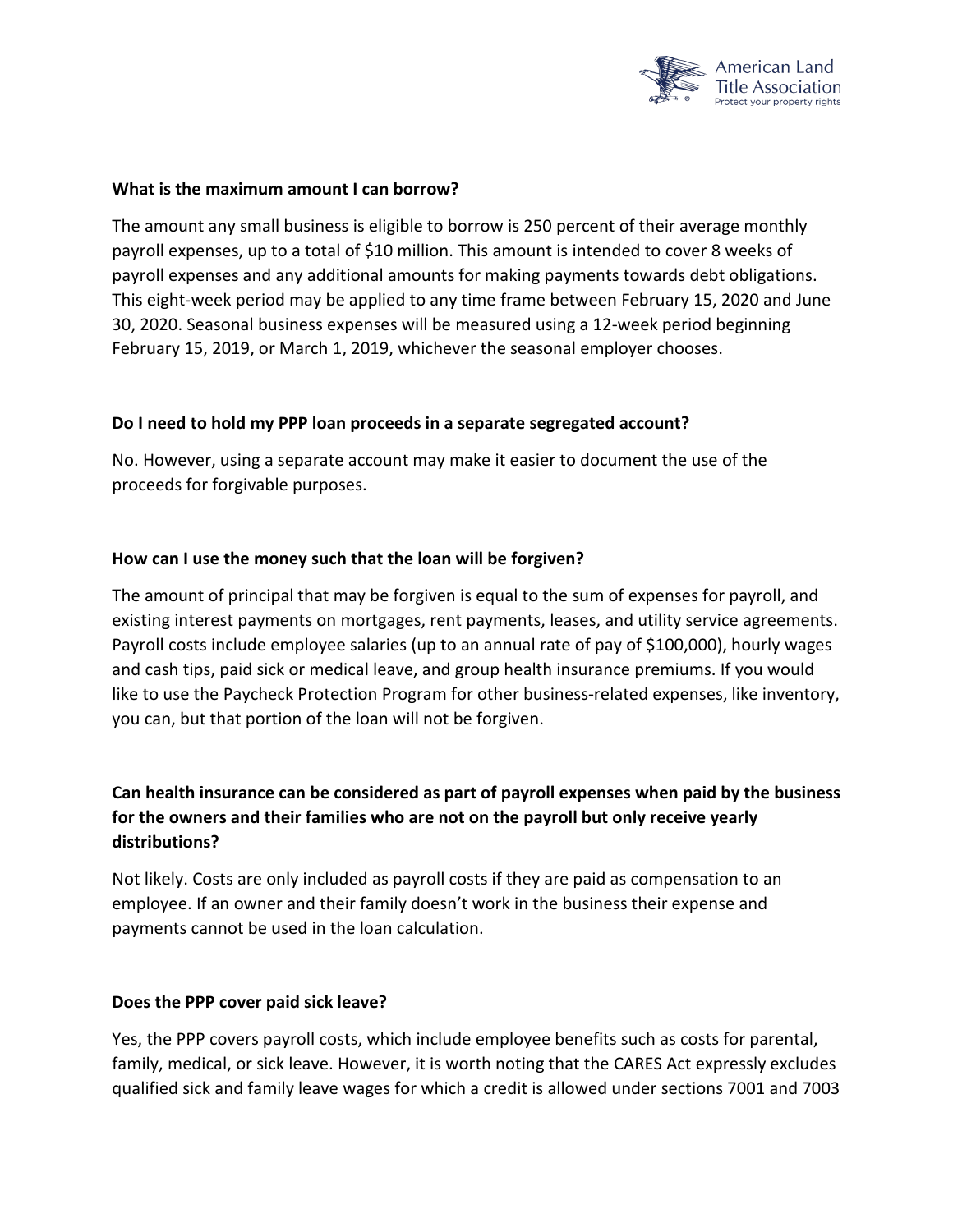

of the Families First Coronavirus Response Act (FFCRA) (Public Law 116–127). Learn more about the FFCRA's Paid Sick Leave Refundable Credit [here.](https://www.irs.gov/newsroom/covid-19-related-tax-credits-for-required-paid-leave-provided-by-small-and-midsize-businesses-faqs)

### **When is the loan forgiven?**

At the end of the eight-week period after you take out the loan, you can apply to your loan servicer for forgiveness. Borrowers will work with lenders to verify covered expenses and the proper amount of forgiveness. Servicers will have up to 60 days to respond to a forgiveness request.

### **What is the covered period of the loan?**

The covered period during which expenses can be forgiven extends from February 15, 2020 to June 30, 2020. Borrowers can choose which eight weeks they want to count toward the covered period, which can start as early as February 15, 2020.

### **How can I request loan forgiveness?**

You can submit a request to the lender that is servicing the loan. The request will include documents that verify the number of full-time equivalent employees and pay rates, as well as the payments on eligible mortgage, lease, and utility obligations. You must certify that the documents are true and that you used the forgiveness amount to keep employees and make eligible mortgage interest, rent, and utility payments. The lender must make a decision on the forgiveness within 60 days.

#### **How much of my loan will be forgiven?**

Up to 100% of the loan proceeds you spend over the eight-week period form the date the loan is disbursed that is spent on payroll costs, mortgage interest, rent, and utilities. The purpose of the Paycheck Protection Program is to help you retain your employees, at their current base pay. If you keep all of your employees, the entirety of the loan will be forgiven. If you still lay off employees, the forgiveness will be reduced by the percent decrease in the number of employees. If your total payroll expenses on workers making less than \$100,000 annually decreases by more than 25 percent, loan forgiveness will be reduced by the same amount. If you have already laid off some employees, you can still be forgiven for the full amount of your payroll cost if you rehire your employees by June 30, 2020.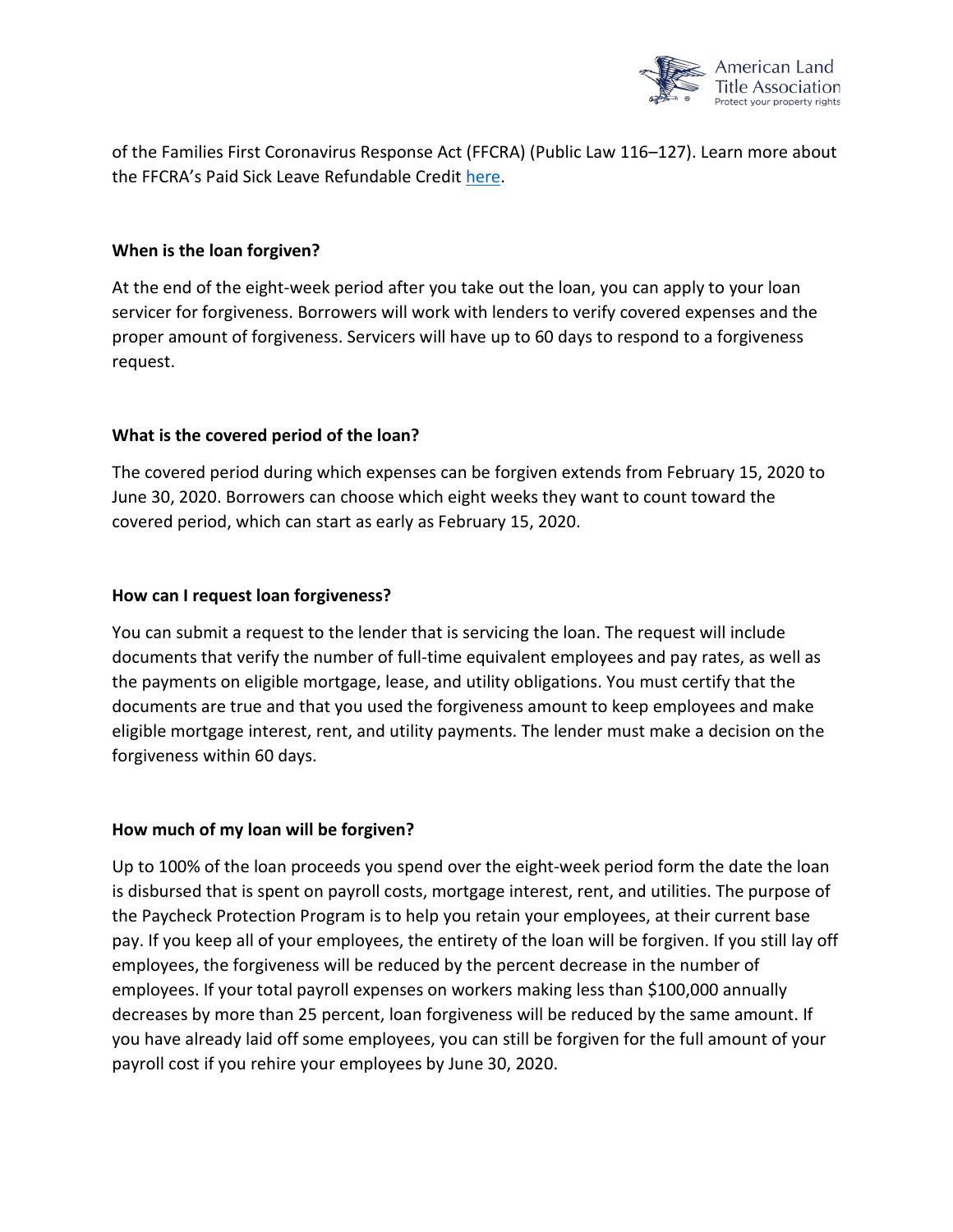

# **Do you lose forgiveness eligibility of the PPP loan if an employee is fired for cause\poor work within the time frame discussed re: required employee retention?**

Maybe. Currently, the SBA guidance suggests two test for determine the amount of eligible forgiveness borrower. First, the servicer will measure your headcount at the date of forgiveness request compared to Feb 15. Second, the servicer will measure whether the rate of pay for employees has been decreased from the Feb 15 level. You may not lose forgiveness eligibility if you only reduce employee hours, but not salary or pay rate.

### **Is there a sure way to know ahead of time that you qualify for full forgiveness?**

No.

### **Am I responsible for interest on the forgiven loan amount?**

No, if the full principal of the PPP loan is forgiven, the borrower is not responsible for the interest accrued in the eight-week covered period. The remainder of the loan that is not forgiven will operate according to the loan terms agreed upon by you and the lender.

## **If an agency uses funds for payroll and ends up making a profit for those eight weeks can they still get the forgiveness?**

Yes. There is no restriction on forgiveness except that the funds be used for an allowable purpose and that staff levels are maintained.

#### **What are the interest rate and terms for the loan amount that is not forgiven?**

PPP loans have a two-year maturity with a one percent interest rate. Loan payments will be deferred for at least six months and up to one year starting at the origination of the loan.

## **What if you only asked for a PPP loan to cover your payroll but you spend part of it on your utilities or mortgage? Would they be forgiven too?**

Yes, but your eligible amount of forgiveness may be reduced if you don't spend at least 75% of your loan on payroll costs.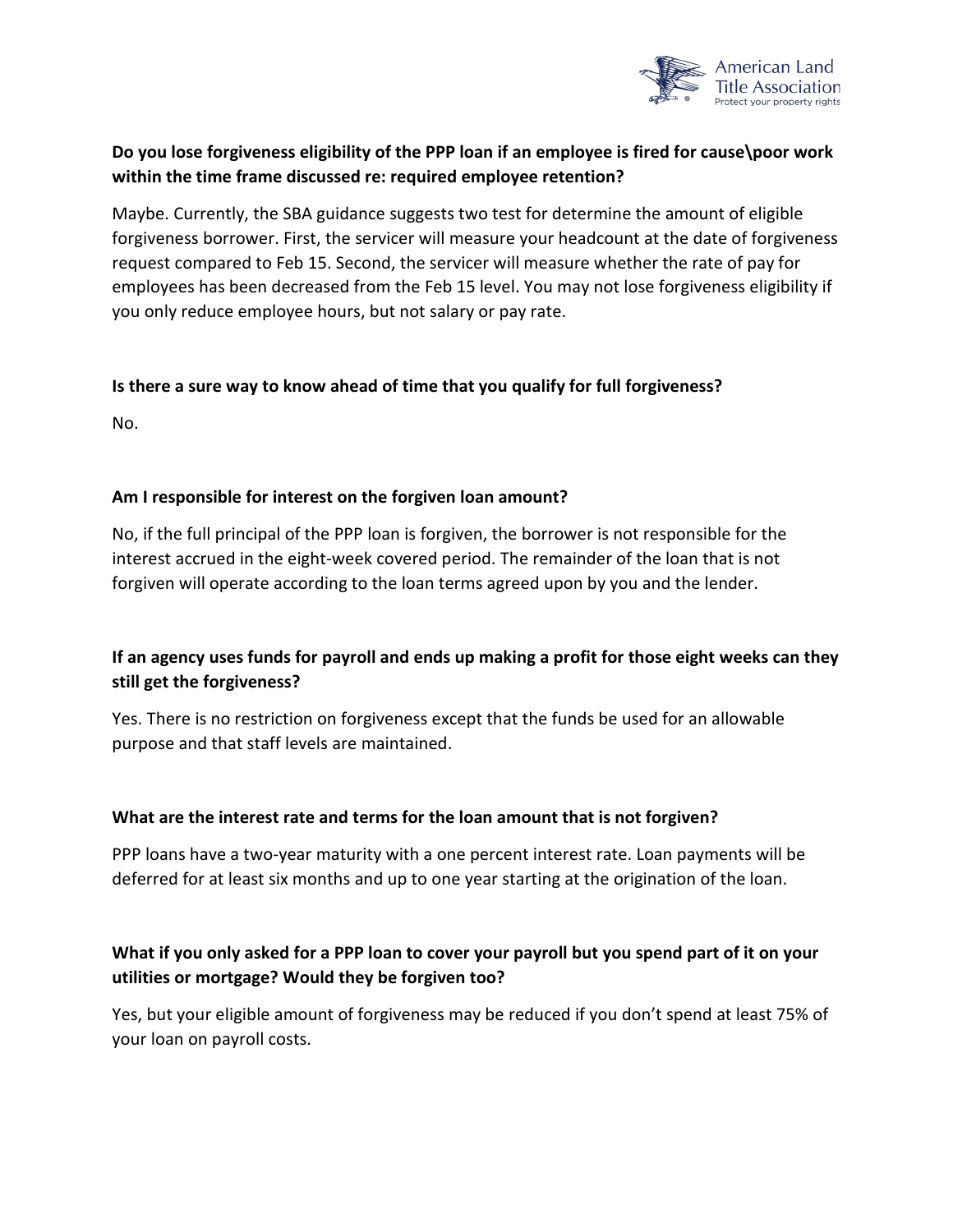

# **If a company has no employees just independent contractors that are paid via 1099, can the company still qualify for a PPP and obtain forgiveness for interest and utilities?**

Maybe. You can still qualify for a PPP as a sole proprietor however the amount you are eligible to borrow will be based solely on payroll costs (aka your income as paid via salary or reported on Schedule C of your tax return). If you elect to use those proceeds to only pay interest and utilities, you will only be eligible for a maximum forgiveness equal to 25%.

#### **Is salary to a part-time employee covered under PPP and forgivable?**

Yes.

### **What expenses can be considered utilities?**

The term "covered utility payment" means payment for a service for the distribution of electricity, gas, water, transportation, telephone, or internet access for which service began before February 15, 2020.

#### **Can you include state and local taxes?**

You can include any sum you pay as an employer for the payment of any state or local tax assessed on the compensation of employees.

# **Can PPP loan money be applied retroactively to payroll costs incurred prior to loan origination date? Example, money drawn from line of credit to cover payroll before loan origination date.**

Yes, however, your forgiveness is based only on the amount of payroll costs you spend after the loan origination date.

#### **Is the employer required to bring back all employees on the payroll as of 2/15/2020?**

No. For determining forgiveness you compare the average level of FTE staffing before Feb 15 with the level at the time of the request for forgiveness.

### **When is the application deadline for the Paycheck Protection Program?**

Applicants are eligible to apply for the PPP loan until June 30th, 2020.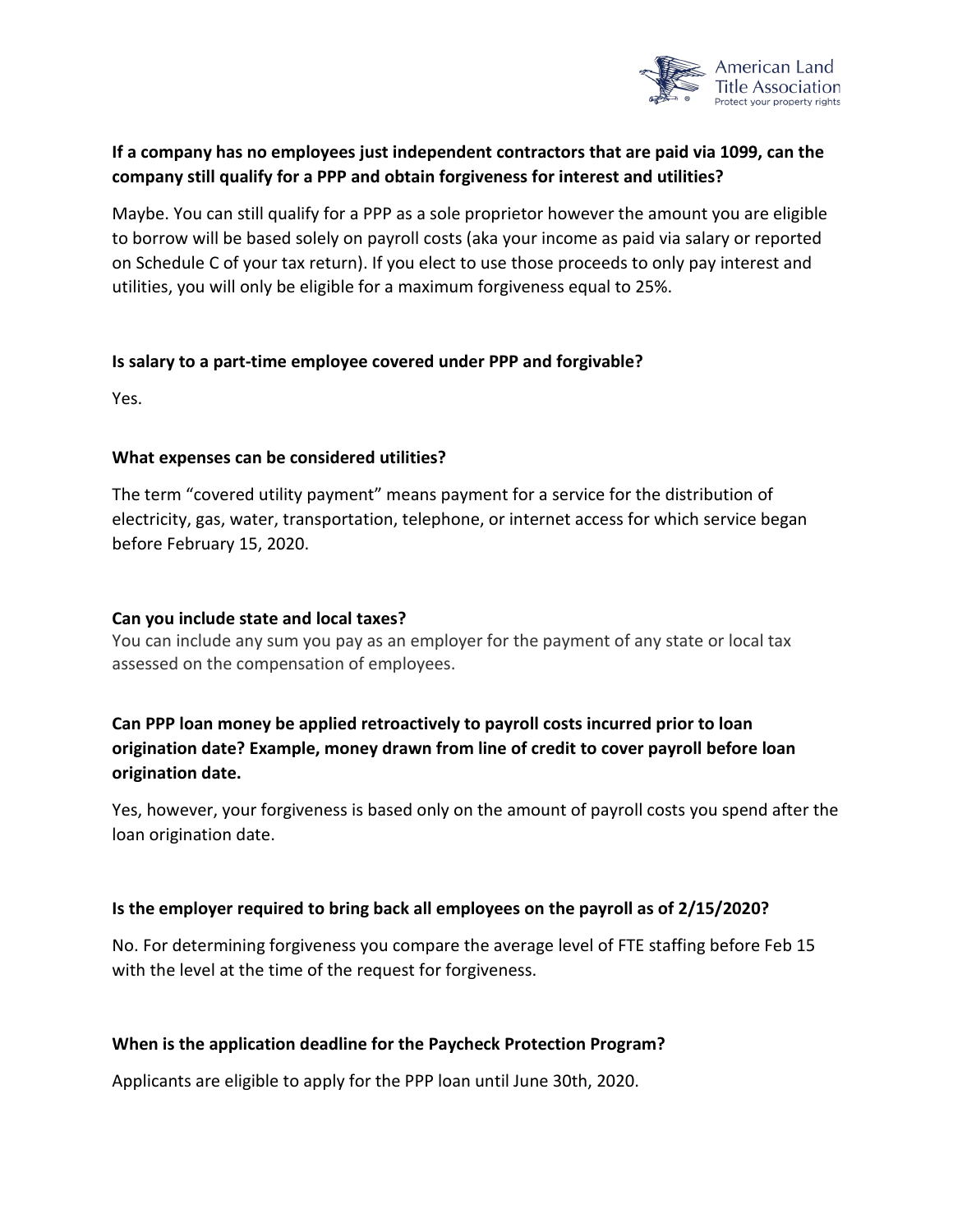

# **I took out a bridge loan through my state, am I eligible to apply for the Paycheck Protection Program?**

Yes, you can take out a state bridge loan and are still be eligible for the PPP loan.

# **If I have applied for, or received an Economic Injury Disaster Loan (EIDL) related to COVID19 before the Paycheck Protection Program became available, will I be able to refinance into a PPP loan?**

Yes. If you received an EIDL loan related to COVID-19 between January 31, 2020 and the date at which the PPP becomes available, you would be able to refinance the EIDL into the PPP for loan forgiveness purposes. However, you may not take out an EIDL and a PPP for the same purposes. Remaining portions of the EIDL, for purposes other than those laid out in loan forgiveness terms for a PPP loan, would remain a loan. If you took advantage of an emergency EIDL grant award of up to \$10,000, that amount would be subtracted from the amount forgiven under PPP.

# **Are you eligible for the Employee Retention Tax Credit if you receive a PPP Loan and\or an EIDL Loan?**

No. An Eligible Employer may not receive the Employee Retention Credit if the Eligible Employer receives a Small Business Interruption Loan under the Paycheck Protection Program.

### **To apply for the EIDL Emergency Grant do you have to apply for the EIDL Loan first?**

Yes. An EIDL advance is available once a company has completed an application for an EIDL loan. If the applicant doesn't qualify for the EIDL or elects not to take out the loan, they will not need to repay the advance. If the applicant obtains an advance and later obtains a PPP, the amount of the advance will be subtracted from the amount they can borrow under the PPP.

#### **How do affiliations impact eligibility?**

Affiliation rules may impact your eligibility because they can require separate business with common owners to aggregate their employees for determining whether they meet the 500 employee cap. There are four tests for determining affiliation and whether you need to aggregate employees in multiple distinct business with common owners. Those guidelines are found [here.](https://www.sba.gov/sites/default/files/2020-04/Affiliation%20rules%20overview%20%28for%20public%29%20v2.pdf) For this program, the SBA's affiliation standards are waived for small businesses (1)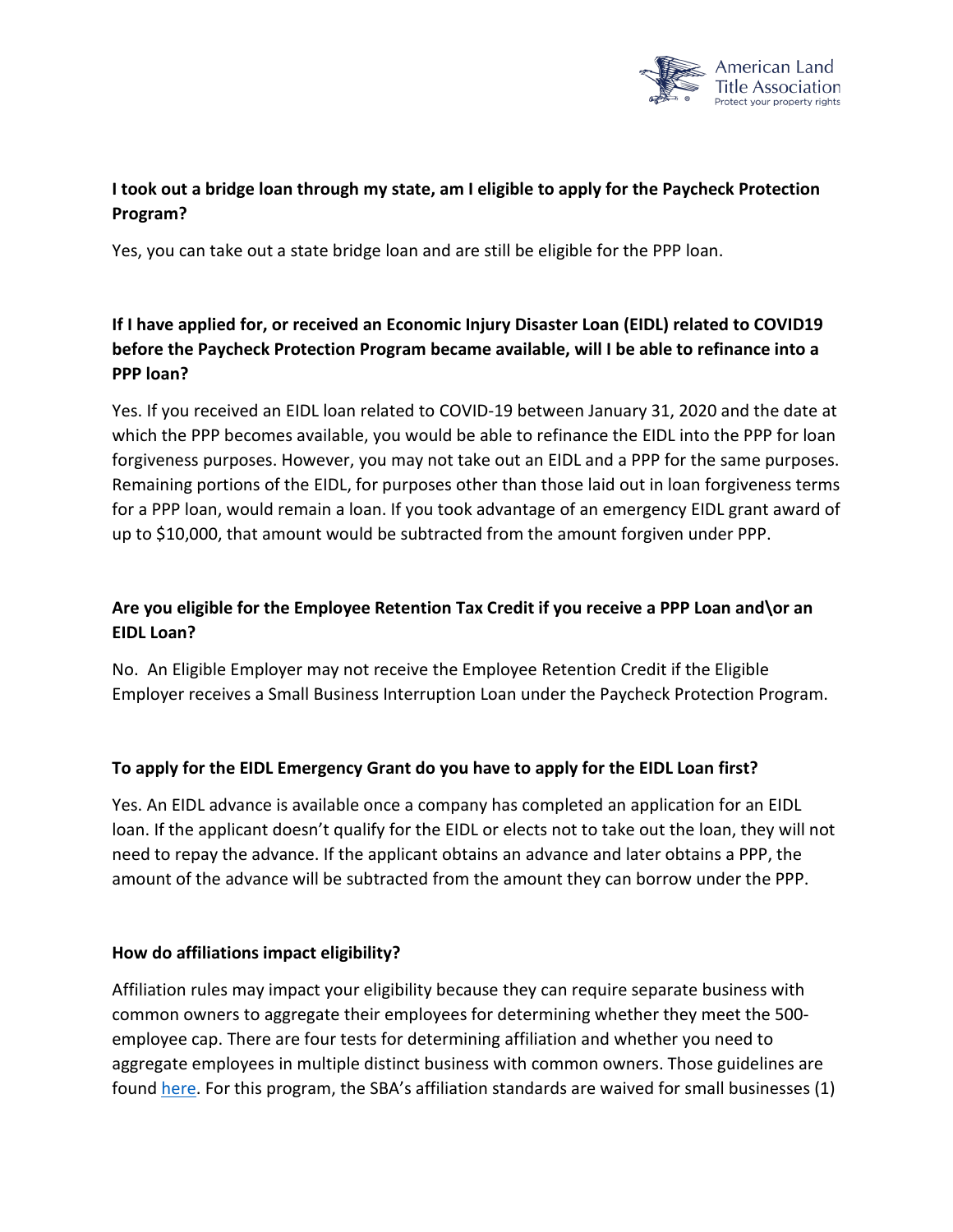

in the hotel and food services industries; or (2) that are franchises in the SBA's Franchise Directory; or (3) that receive financial assistance from small business investment companies licensed by the SBA. Additional guidance may be released as appropriate.

### **I'm not on payroll and I have 10 employees am I eligible?**

Yes.

### **Can sales commissions be included in the payroll cost total?**

Yes. Payroll costs that can be covered by a PPP includes all cash compensation to employees (whose principal place of residence is the United States) in the form of salary, wages, commissions, or similar compensation; cash tips or the equivalent (based on employer records of past tips or, in the absence of such records, a reasonable, good-faith employer estimate of such tips).

# **If a company did not layoff any employees, but lost some staff because they left on their own volition, would the company still be entitled to forgiveness or would they need to show a concerted effort was made to hire a replacement?**

Maybe. The CARES Act and SBA rule condition forgiveness on the employer maintaining or quickly rehiring employees and maintaining salary levels. Forgiveness will be reduced if fulltime headcount declines, or if salaries and wages decrease. To determine its baseline headcounts, an employer can use either (a) the average number of full-time equivalents (FTEs) it employed from January 1, 2020 to February 29, 2020, or (b) the average number of FTEs it employed from February 15, 2019 to June 30, 2019. Whichever average the employer chooses, it must maintain that number for at least the eight weeks after receiving a loan to be eligible for the maximum forgiveness. The Small Business Administrator and the Secretary of the Treasury may prescribe regulations granting de minimis exemptions from the requirements for forgiveness.

# **If a company hires part-time staff in May/June can the loan funds still be used for their payroll expense even though they were not considered in the head count at the time of application?**

Yes. You do not need to use the funds for specific employees' payroll but just general payroll expense you incur based on your current workforce. For determining forgiveness, you compare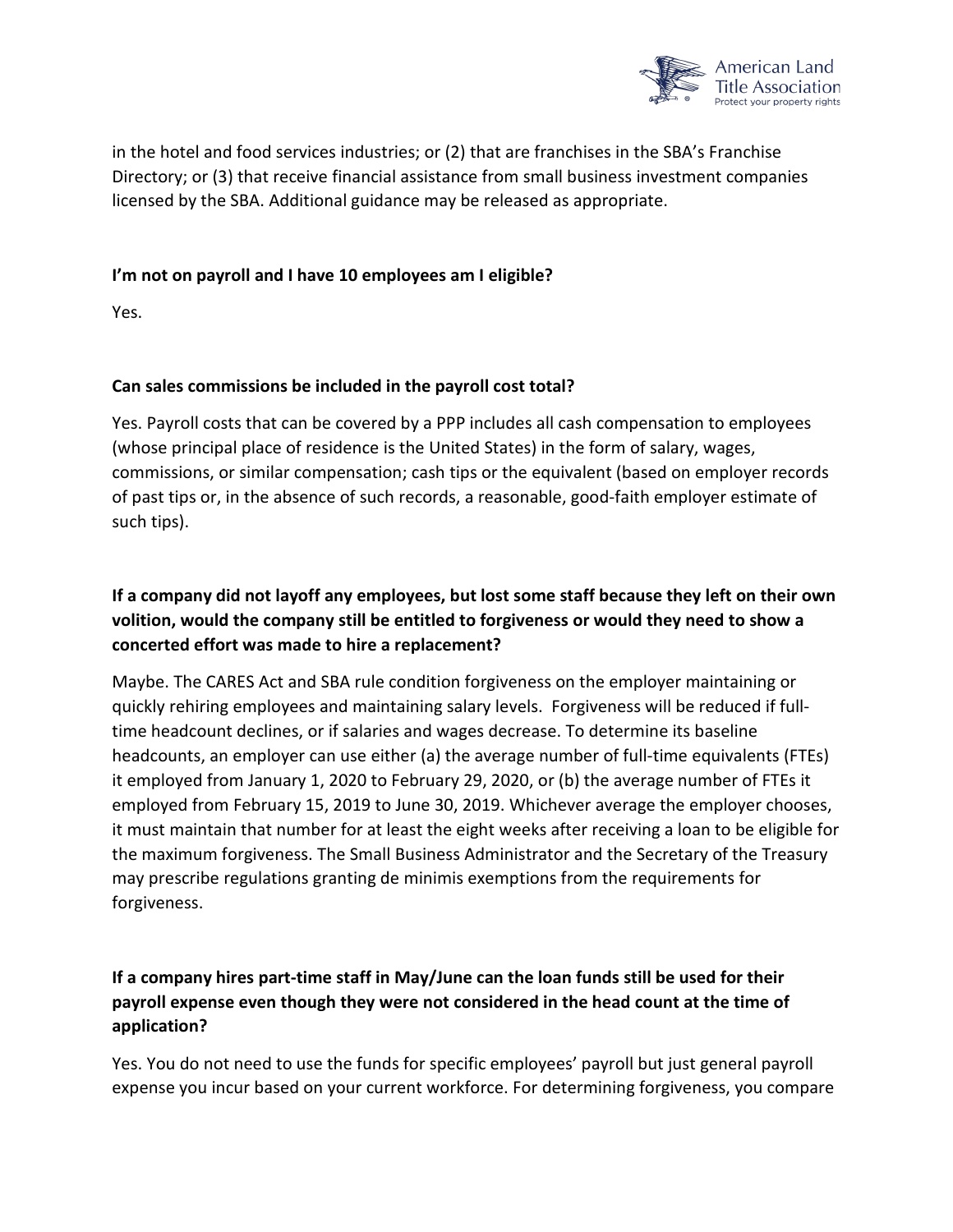

the average level of FTE staffing before Feb 15 with the level at the time of the request for forgiveness. Adding part time staff may result in a partial FTE based on the number of hours they work.

# **In addition to a paycheck, if you take draws in supplement to a paycheck, is that acceptable to include as "payroll" to an owner?**

Maybe, but talk your bank. Sole proprietors are eligible to include their income in the payroll costs. This typically based on either their paid salary or a proportional amount of the income reported on Schedule C in your personal tax return. No matter what, the salary/draw you include in the loan calculation is capped at an equivalent of \$100,000 per annum.

# **As it relates to payroll expenses for owners, are guaranteed payments to managing owners of partnerships viewed differently than owner W-2 income?**

Maybe. Managing owners are eligible to have their income included. It can be in the form of W-2 income or a proportional amount of the income reported on Schedule C in your personal tax return. No matter what, the salary/draw you include in the loan calculation is capped at an equivalent of \$100,000 per annum. Payments to passive investors, dividends, etc. are not includable in payroll costs for purpose of loan eligibility.

# **Can employee pay increase? Annual hourly pay increases usually happen at the end of the first quarter. Would it be permissible to still increase hourly pay rates or should increases be delayed?**

Yes. Nothing the PPP prevents you from hiring more employees or increasing pay. IF you decrease FTE count or reduce pay you may not be eligible for the full level of forgiveness.

# **With regard to the PPP and individuals making over \$100,000, can they continue to earn over \$100,000, they just can't apply for the loan with compensation over the cap?**

Yes.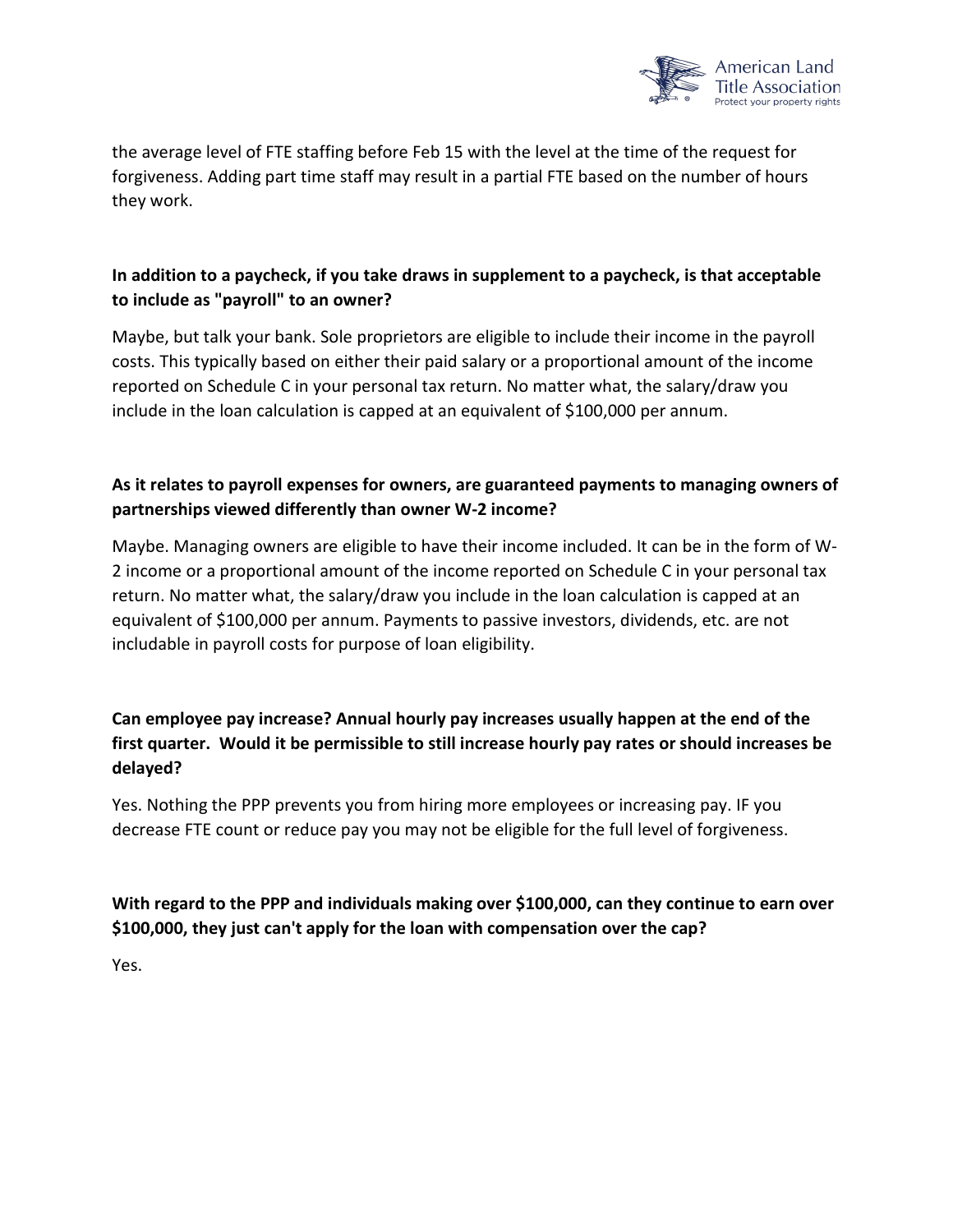

#### **What if we are leased employees, such as a PEO (Professional Employment Organization)?**

You only include amounts in payrolls costs for employees paid via a W-2. Salaries for contractors you retained that are paid by a PEO or via 1099 are not eligible for inclusion in determining loan amount.

# **Can IRA employer contributions be added to the \$100,000 cap for an employee for figuring payroll costs, or is it \$100,000 total including benefits (including health care, etc.)**

Yes. The \$100,000 cap is only on cash income via salary, tips, bonus or commission. Other forms of payment health insurance costs, paid time off and retirement benefits can be included to determine loan eligibility but do not count against the \$100,000 cap.

#### **Can shareholder draws be used as payroll income?**

Only if they are involved in the day-to-day operation of the business such that they would be counted as a partial or full FTE.

# **I am single member LLC—solo law office—I don't specifically pay myself a "salary," would my income just be 1/12th of my net business income as reported on my taxes?**

Yes, but check with your bank. A sole proprietor is eligible for a PPP based on the income the report and pay taxes on a Schedule C in your personal tax return. However, if you are a business that is structured as a C or S corporation, you must use payroll to pay yourself, because the corporation is taxed separately from the individual. If you own a corporation and have not been paying yourself a salary through payroll, you will not have a salary covered through the PPP. This is because distributions or dividends from a corporation are not considered to be a salary or self-employment income.

#### **What do I need to certify?**

As part of your application, you need to certify in good faith that:

- Current economic uncertainty makes the loan necessary to support your ongoing operations.
- The funds will be used to retain workers and maintain payroll or to make mortgage, lease, and utility payments.
- You have not and will not receive another loan under this program.